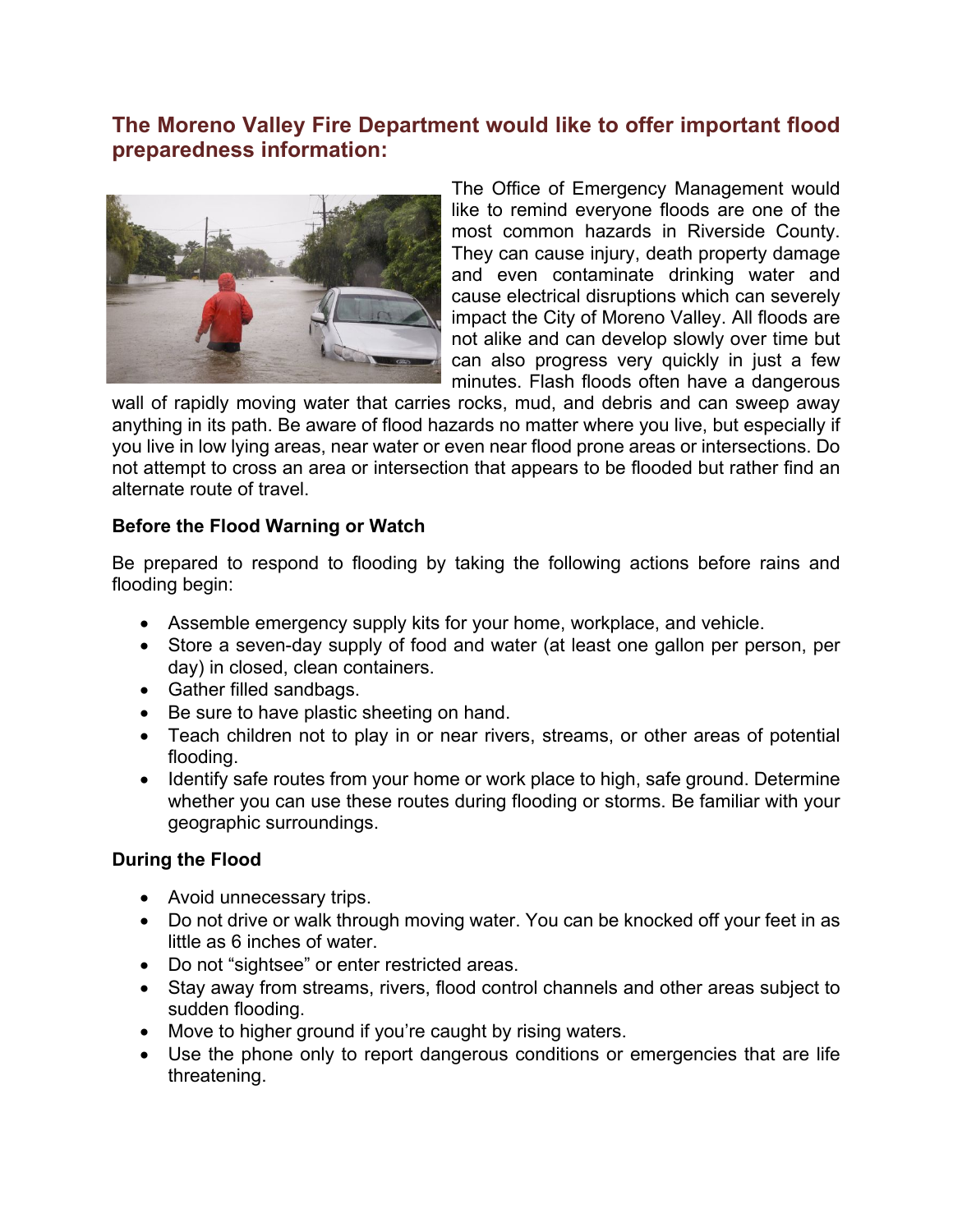## **What are Flash Floods?**

Flash floods are short-term events, occurring within 2 hours of the start of high intensity rainfall. A flash flood is a rapid stream rise. Flash flood damage and most fatalities tend to occur in areas immediately near a stream, creek, river or flood prone areas and intersections. In addition, heavy rain falling on steep terrain can weaken soil and cause mud slides, damaging homes, roads and property. Flash floods occur when slow moving or



multiple thunderstorms happen over the same area. When storms move faster, flash flooding is less likely since the rain is distributed over a larger area.

## **When a flash flood WATCH is issued**

• Watch for signs of flash flooding and be ready to evacuate on a moment's notice.

## **When a flash flood WARNING is issued**

- A flash flood warning is issued when the threat of a flash flood is imminent or occurring.
- Be ready to evacuate immediately as you may have only seconds to escape.
- Move to higher ground and away from rivers, streams, creeks and storm drains. Do not drive around barricades. These are placed to keep you out of harm's way.
- If your car stalls in rapidly rising waters, abandon it immediately and climb to higher ground.

# **The Moreno Valley Fire Prevention Bureau would like to offer the following information:**

#### **Overview**

The Fire Prevention Bureau, in cooperation with the Riverside County Office of the Fire Marshal, is a division of the Moreno Valley Fire Department. The mission of the bureau is to provide professional fire and life safety engineering, permitting, and inspection services for our citizens and emergency responders through exemplary customer service, leadership, education, innovation and partnership with the development and business community.

The Fire Prevention Bureau has a daily effect on the community due to its involvement in the planning, construction, and maintenance of the many structures throughout the City. The goal of the bureau is to safeguard the community from fire and environmental hazards through the programs that reduce injuries, loss of life, and loss of property. This is

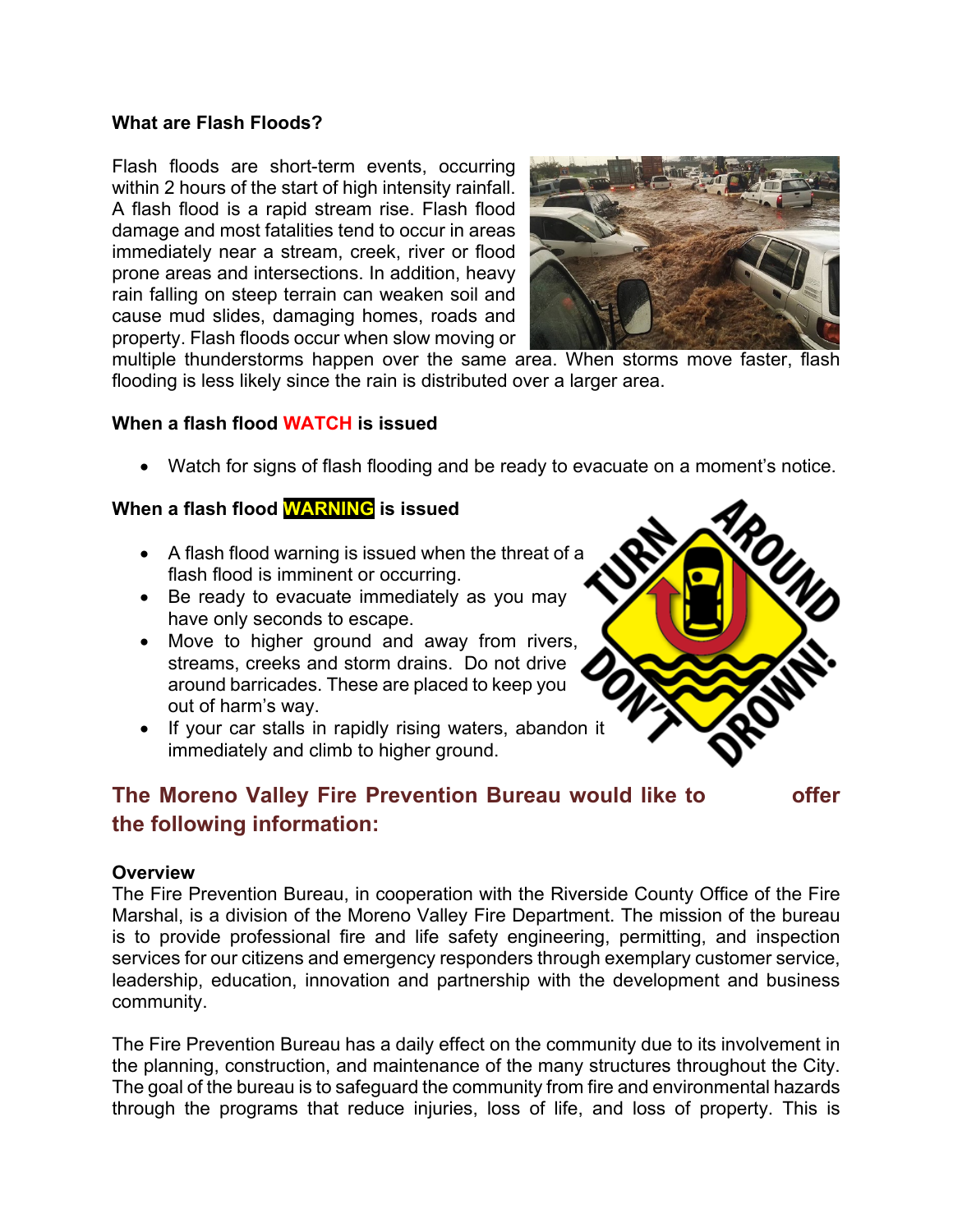accomplished by ensuring adherence to fire regulations, providing public education and conducting annual inspections. Any questions or comments about the Fire Prevention Bureau can be directed to the City Fire Marshal at 951.413.3370.

## **Fire Prevention Q&A**

## **What is the California Fire Code?**

The California Fire Code contains the various regulations that establish fire safety requirements for a wide range of activities. The City Council adopts the California Fire Code and makes specific amendments which fulfill the needs and values of the community. These requirements govern matters such as:

- emergency preparedness
- prevention and reporting of fires
- manufacturing, storage, handling, use, and transportation of hazardous materials
- conduct of various businesses and activities that pose fire hazards
- the design, installation, operation, and maintenance of the buildings and premises that house such materials, businesses and activities

## **To whom does the Fire Code apply?**

The Fire Code applies to all residents and businesses in Moreno Valley. Everyone must comply with its prohibitions and fire safety requirements. Residents and businesses that conduct or supervise activities regulated by the Fire Code may also be required to obtain permits that authorize them to engage in those activities. Any questions regarding the Fire Code or need for permits can be directed to the City Fire Marshal at 951.413.3370

## **Why do you inspect our business every year?**

Fire Inspections are completed at least once a year to make sure the buildings in which you work or live, or businesses you visit, are safe to occupy. These inspections ensure that fire protection devices and systems are maintained on a regular basis and ready should an emergency occur. Fire inspectors also ensure that exit doors function properly, exit signs illuminate, and fire-rated walls are not compromised. Any questions regarding the inspections can be directed to the City Fire Marshal at 951.413.3370

## **What is the minimum rating required of a fire extinguisher? How often does my extinguisher need to be serviced?**

The rating can be found on the label of the extinguisher near the UL (Underwriter's Laboratory) symbol. For businesses, the minimum rating for a fire extinguisher is 2A10BC. High hazard locations may require a higher rated extinguisher. In general, the Fire Code requires that one extinguisher be provided for every 75 feet of travel distance in low hazard occupancies, such as office spaces. Fire extinguishers must be serviced annually by a contractor licensed by the Contractor's State License Board or the State Fire Marshal.

Although not required, the Moreno Valley Fire Department recommends that residents have at least one fire extinguisher in

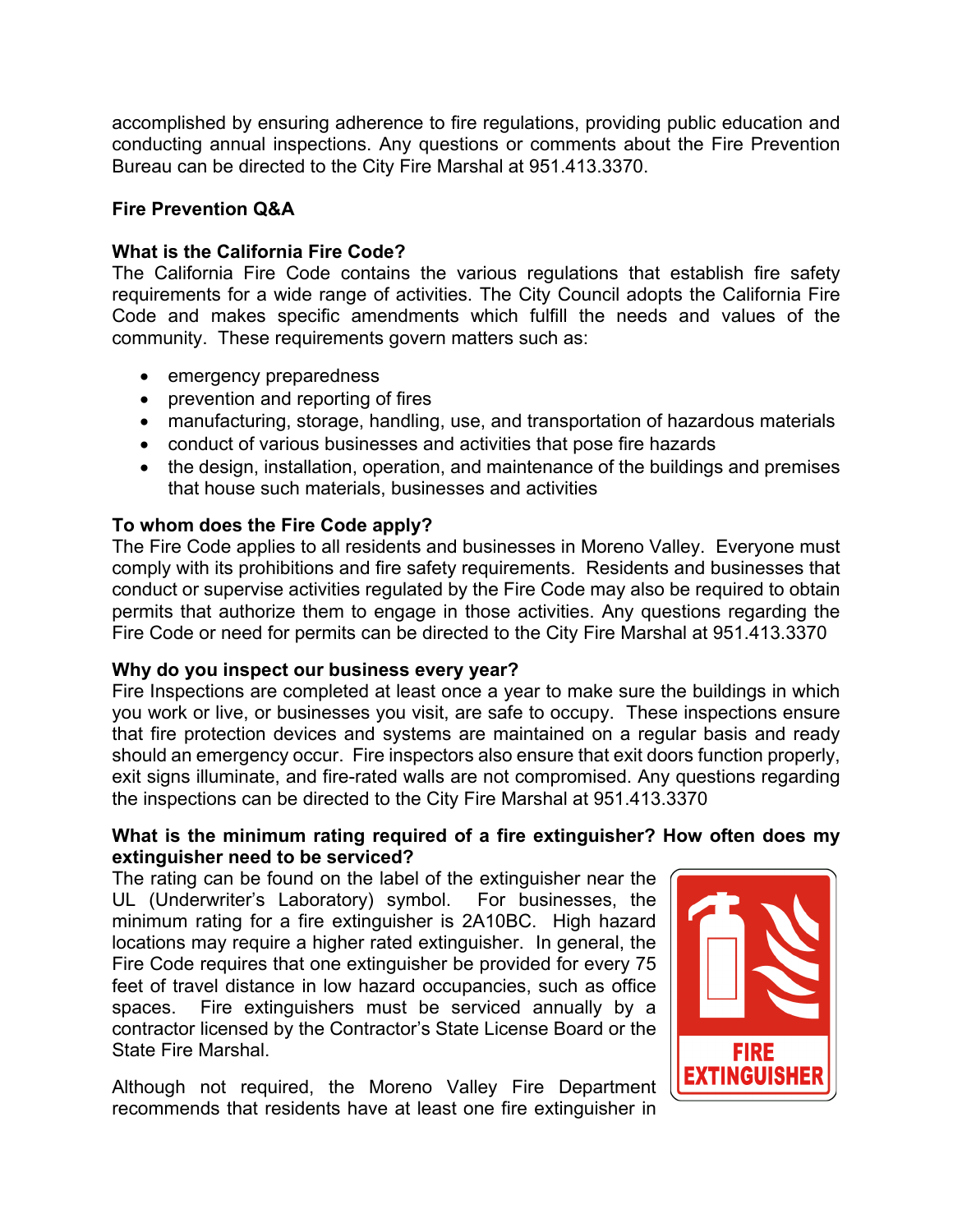the home. A general purpose, or ABC, fire extinguisher is designed to put out the types of fires typically seen in the residential setting and can be found online or in most home improvement stores. Kitchen and garage fires are the most common type of residential fire, so having a fire extinguisher near one or both locations is advised. Any questions regarding the inspections can be directed to the City Fire Marshal at 951.413.3370

## **Does my home need a smoke alarm and, if so, how many?**



The California Health & Safety Code requires that every single-family dwelling has operable smoke alarms that are approved and listed by the State Fire Marshal and installed in accordance with the State Fire Marshal's regulations. One of the best ways to protect yourself and your family is to have a working smoke alarm that can sound fast for both a fire that has flames, and a smoky fire that has fumes without flames. It is called a "Dual

Sensor Smoke Alarm." Place a smoke alarm on the ceiling of every level of your home and both inside and outside bedrooms as children and older people can sleep though the loud sound of a smoke alarm. If you keep your bedroom doors closed, place a smoke alarm on the ceiling of each bedroom and check smoke alarms monthly by pressing the test button.

In addition, all new construction or additions, alterations, or repairs that exceed \$1,000 in cost and for which a permit is required must have a smoke alarm installed inside each bedroom as well as one centrally installed in the corridor or area outside the bedroom. For new construction only, the smoke alarm must be hardwired with a battery backup. For all other homes, the smoke alarm may be battery operated. This law also applies to multi-family dwellings, such as apartment buildings. Any questions regarding the need or operation of smoke alarms can be directed to the City Fire Marshal at 951.413.3370

## **Does my home need a carbon monoxide monitor?**

Beginning January 1, 2013 all single-family homes, apartments, and condominiums in California that have a fireplace, an attached garage, or fossil fuel burning appliances are required by law to have a carbon monoxide device installed. Similar to smoke detectors, you should install a carbon monoxide monitor outside of each separate sleeping area. Many detectors can serve the dual purpose of carbon monoxide and smoke detection. Any questions regarding the need or operation of carbon monoxide monitor can be directed to the City Fire Marshal at 951.413.3370

## **What is a "Knox Box" and do I need one?**

A Knox Box is basically a locked key box. The purpose of a Knox Box is to provide the Fire Department with rapid, non-destructive access to the property and building during emergency situations. Property owners can put all necessary keys, pass cards, and other relevant items in a Knox Box to ensure efficient, effective after-hour entry should emergencies occur. If you open a new business or multi-family dwelling such as an apartment building or condominium complex, you are required to obtain a Knox Box. In addition, the fire code official is authorized to require a Knox Box to be installed on existing buildings in accordance with 2016 California Fire Code, Section 506.1.